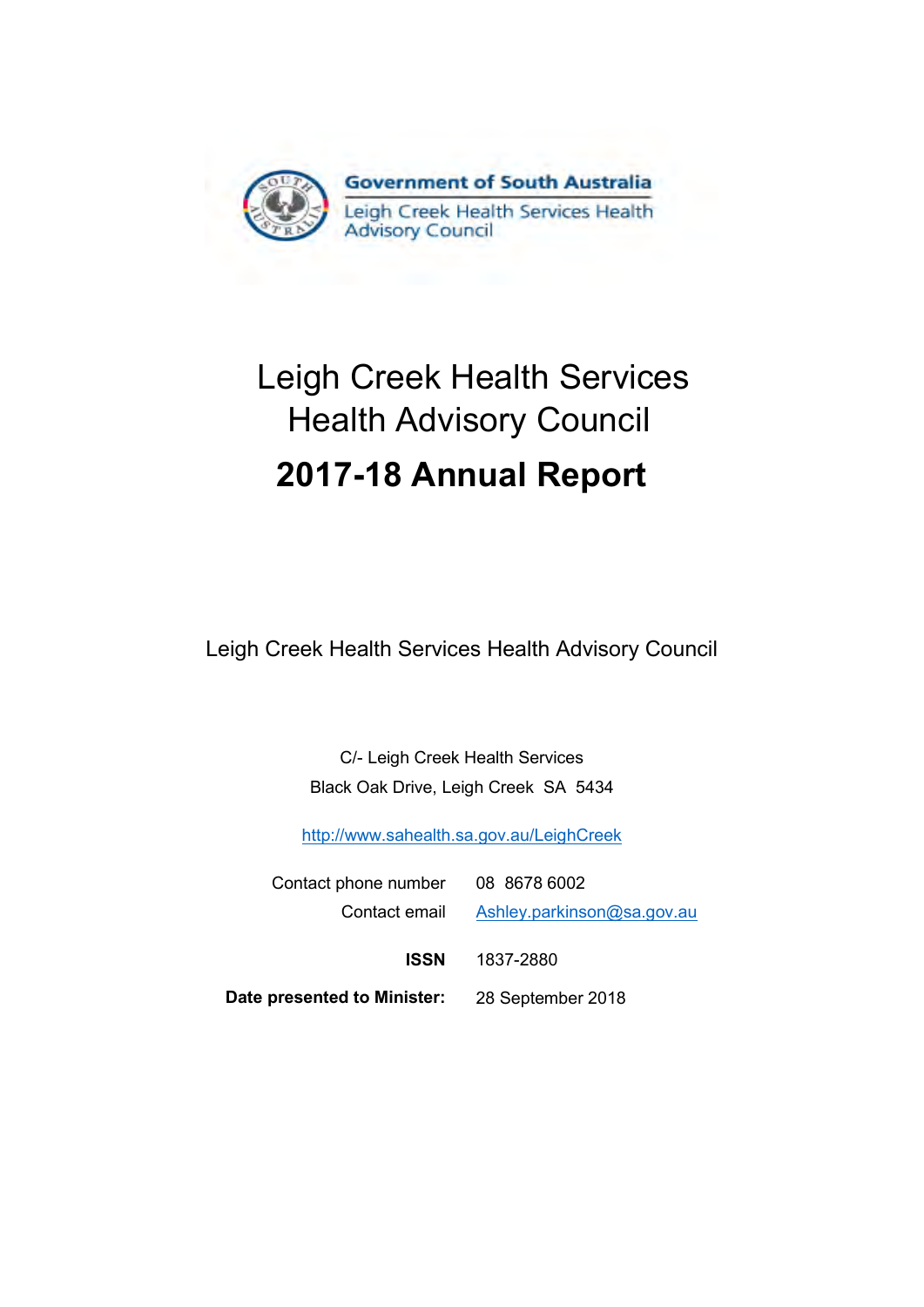To: Hon Stephen Wade MLC Minister for Health and Wellbeing

This annual report is presented to Parliament to meet the statutory reporting requirements of the *Public Sector Act 2009,* the *Public Finance and Audit Act 1987*  and the *Health Care Act 2008* and meets the requirements of Premier and Cabinet Circular *PC013 Annual Reporting*.

This report is verified to be accurate for the purposes of annual reporting to the Parliament of South Australia.

Submitted on behalf of the Leigh Creek Health Services Health Advisory Council by

<u>Matt</u> . . . . . . . . . .

Joanne Cotter Presiding Member

28 September 2018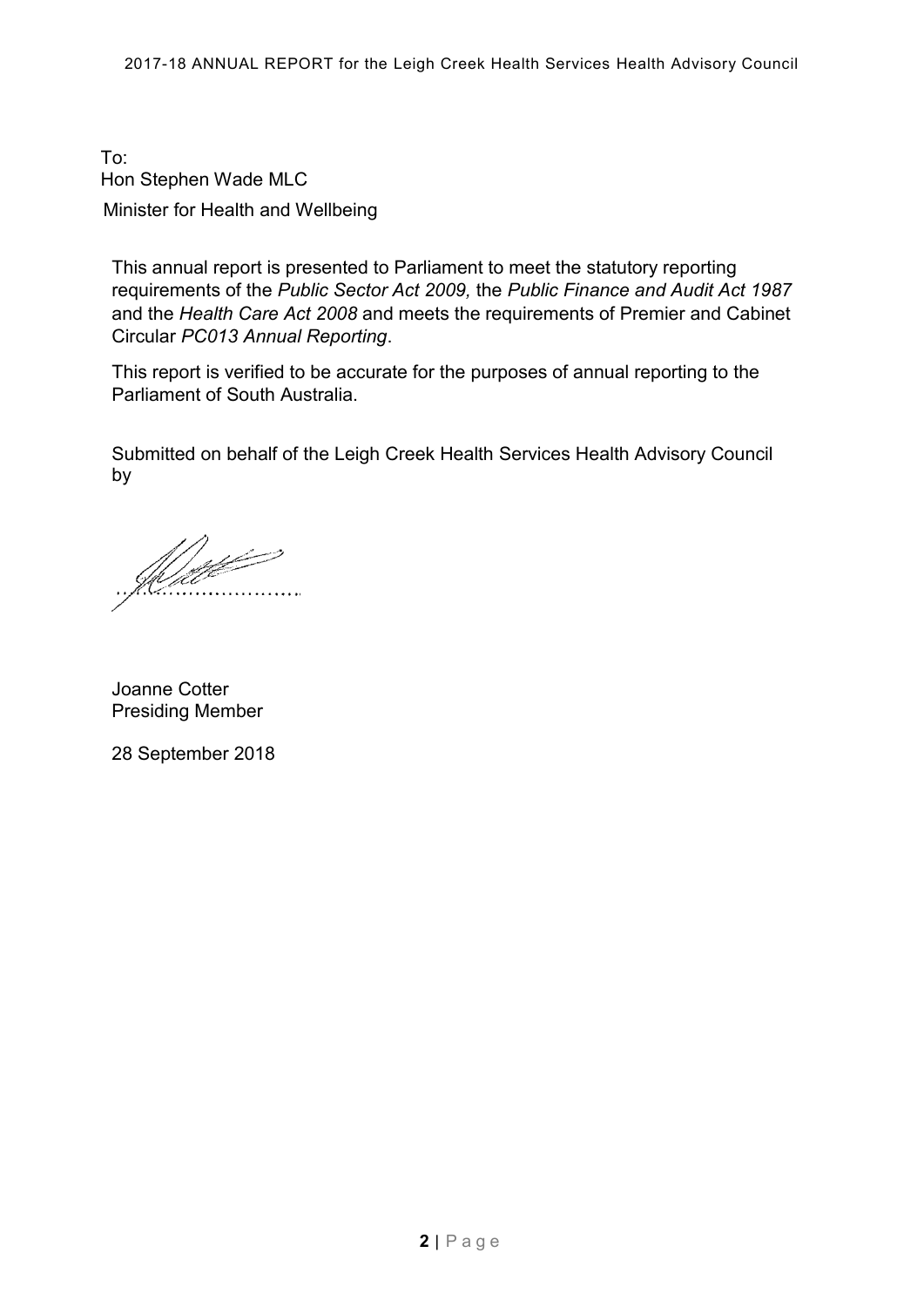# <span id="page-2-0"></span>**Contents**

| Section A: Reporting required under the Public Sector Act 2009, the Public<br>Sector Regulations 2010 and the Public Finance and Audit Act 1987 4 |  |
|---------------------------------------------------------------------------------------------------------------------------------------------------|--|
|                                                                                                                                                   |  |
|                                                                                                                                                   |  |
| Key strategies and their relationship to SA Government objectives  4                                                                              |  |
| Agency programs and initiatives and their effectiveness and efficiency  4                                                                         |  |
|                                                                                                                                                   |  |
|                                                                                                                                                   |  |
| Other agencies related to this agency (within the Minister's area/s of responsibility)  5                                                         |  |
|                                                                                                                                                   |  |
|                                                                                                                                                   |  |
| Work health, safety and return to work programs of the agency and their effectiveness  5                                                          |  |
|                                                                                                                                                   |  |
|                                                                                                                                                   |  |
|                                                                                                                                                   |  |
|                                                                                                                                                   |  |
|                                                                                                                                                   |  |
|                                                                                                                                                   |  |
|                                                                                                                                                   |  |
|                                                                                                                                                   |  |
| Other information requested by the Minister(s) or other significant issues affecting the                                                          |  |
| Section B: Reporting required under any other act or regulation  9                                                                                |  |
|                                                                                                                                                   |  |
|                                                                                                                                                   |  |
| Section C: Reporting of public complaints as requested by the Ombudsman. 10                                                                       |  |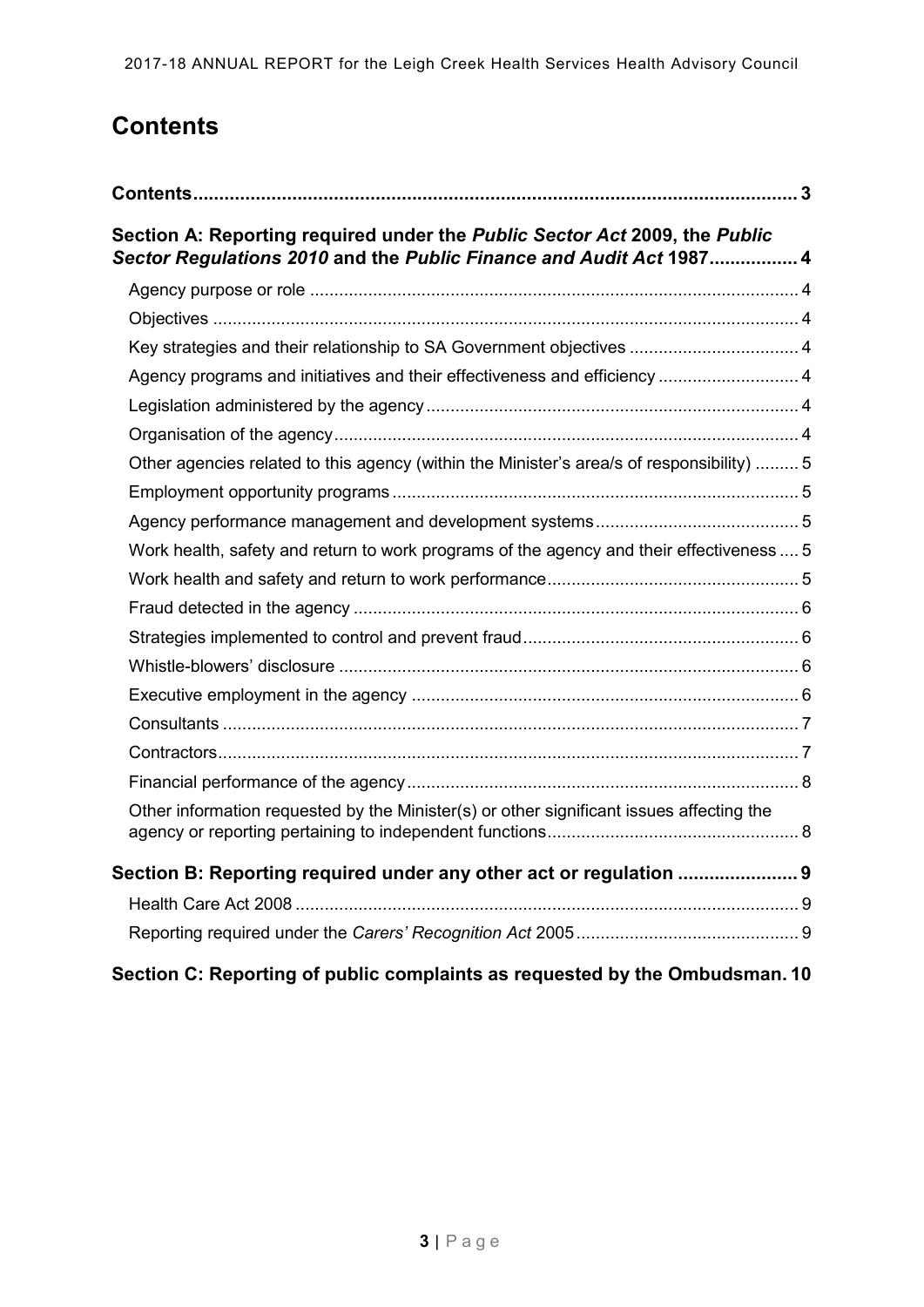# <span id="page-3-0"></span>**Section A: Reporting required under the** *Public Sector Act* **2009, the** *Public Sector Regulations 2010* **and the** *Public Finance and Audit Act* **1987**

#### <span id="page-3-1"></span>**Agency purpose or role**

The Health Advisory Council was established by the then Minister for Health and Ageing to undertake an advocacy role on behalf of the community and to provide advice in relation to health matters, amongst other functions.

The constitution is available at [http://www.sahealth.sa.gov.au/LeighCreek](http://www.sahealth.sa.gov.au/wps/wcm/connect/public%20content/sa%20health%20internet/health%20services/hospitals%20and%20health%20services%20-%20country%20south%20australia/far%20north%20hospitals%20and%20health%20services/leigh%20creek%20health%20service/leigh%20creek%20health%20service)

#### <span id="page-3-2"></span>**Objectives**

The Health Advisory Council undertakes an advocacy role on behalf of the community.

#### <span id="page-3-3"></span>**Key strategies and their relationship to SA Government objectives**

The Health Advisory Council undertakes an advocacy role on behalf of the community.

#### <span id="page-3-4"></span>**Agency programs and initiatives and their effectiveness and efficiency**

The Health Advisory Council undertakes an advocacy role on behalf of the community.

#### <span id="page-3-5"></span>**Legislation administered by the agency**

The Health Advisory Council undertakes an advocacy role on behalf of the community.

#### <span id="page-3-6"></span>**Organisation of the agency**

Health Advisory Councils in country South Australia undertake an advocacy role on behalf of the community. The Country Health SA Local Health Network Health Advisory Council Inc (Governing Council) acts as an 'umbrella body' for other Health Advisory Councils, providing advice from a whole of country perspective.

Regional Presiding Member representatives also come together as the Presiding Members Panel to facilitate communication exchange between the local Health Advisory Councils and the Governing Council.

Membership of the Health Advisory Council can include:

- Up to eight community members
- Nominee of Local Government
- A local Member of Parliament or their nominee
- A medical practitioner member
- A worker from Country Health SA Local Health Network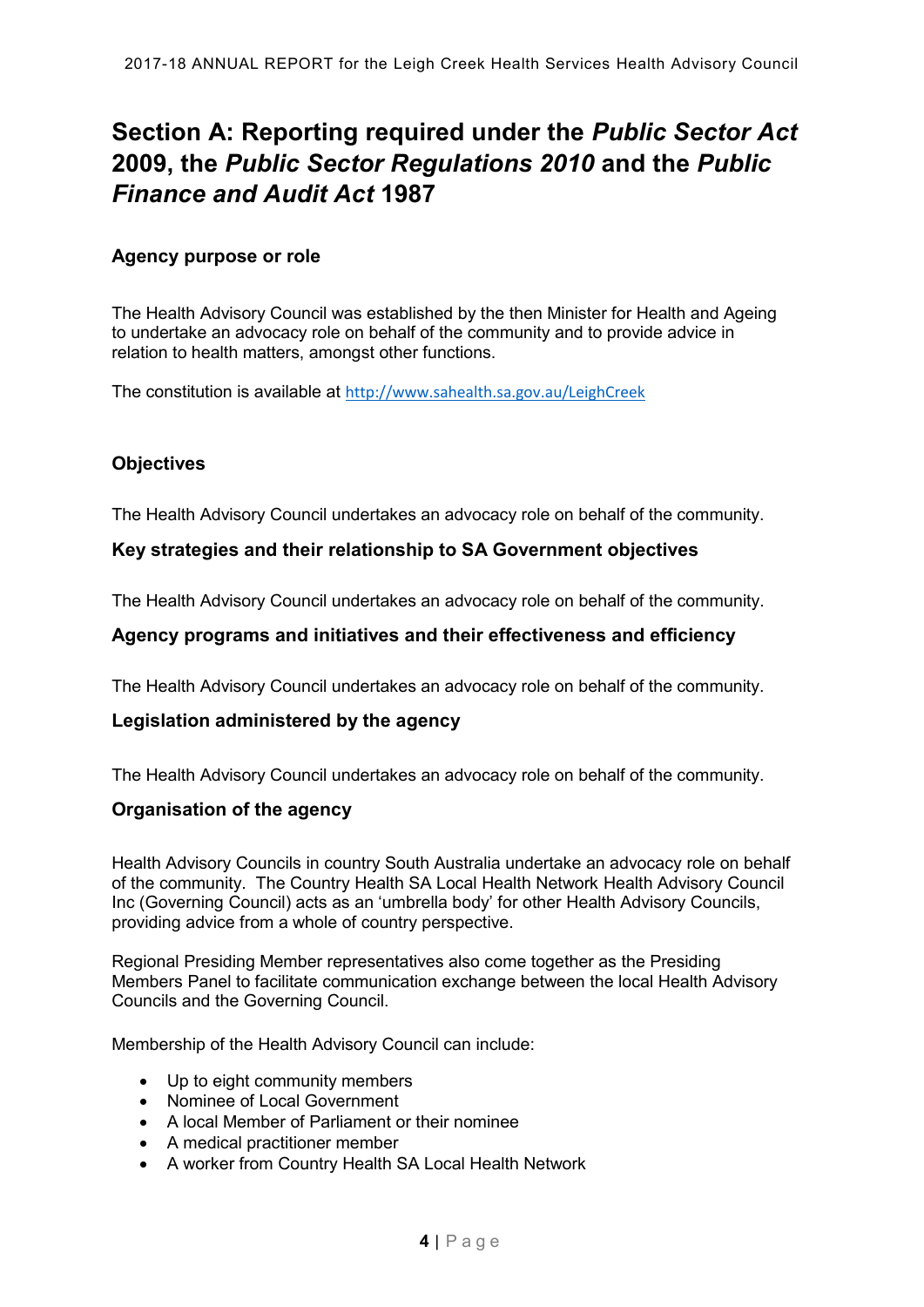A list of current members is available at:

[http://www.sahealth.sa.gov.au/LeighCreek](http://www.sahealth.sa.gov.au/wps/wcm/connect/public%20content/sa%20health%20internet/health%20services/hospitals%20and%20health%20services%20-%20country%20south%20australia/far%20north%20hospitals%20and%20health%20services/leigh%20creek%20health%20service/leigh%20creek%20health%20service)

## <span id="page-4-0"></span>**Other agencies related to this agency (within the Minister's area/s of responsibility)**

Country Health SA Local Health Network Inc Country Health SA Local Health Network Health Advisory Council Inc (Governing Council) Hawker Memorial District Health Advisory Council Port Augusta/Roxby Downs Health Advisory Council Quorn Health Services Health Advisory Council

### <span id="page-4-1"></span>**Employment opportunity programs**

The Health Advisory Council consists of volunteers who undertake an advocacy role on behalf of the community.

#### <span id="page-4-2"></span>**Agency performance management and development systems**

The Health Advisory Council consists of volunteers who undertake an advocacy role on behalf of the community.

#### <span id="page-4-3"></span>**Work health, safety and return to work programs of the agency and their effectiveness**

The Health Advisory Council consists of volunteers who undertake an advocacy role on behalf of the community.

#### <span id="page-4-4"></span>**Work health and safety and return to work performance**

The Health Advisory Council consists of volunteers who undertake an advocacy role on behalf of the community.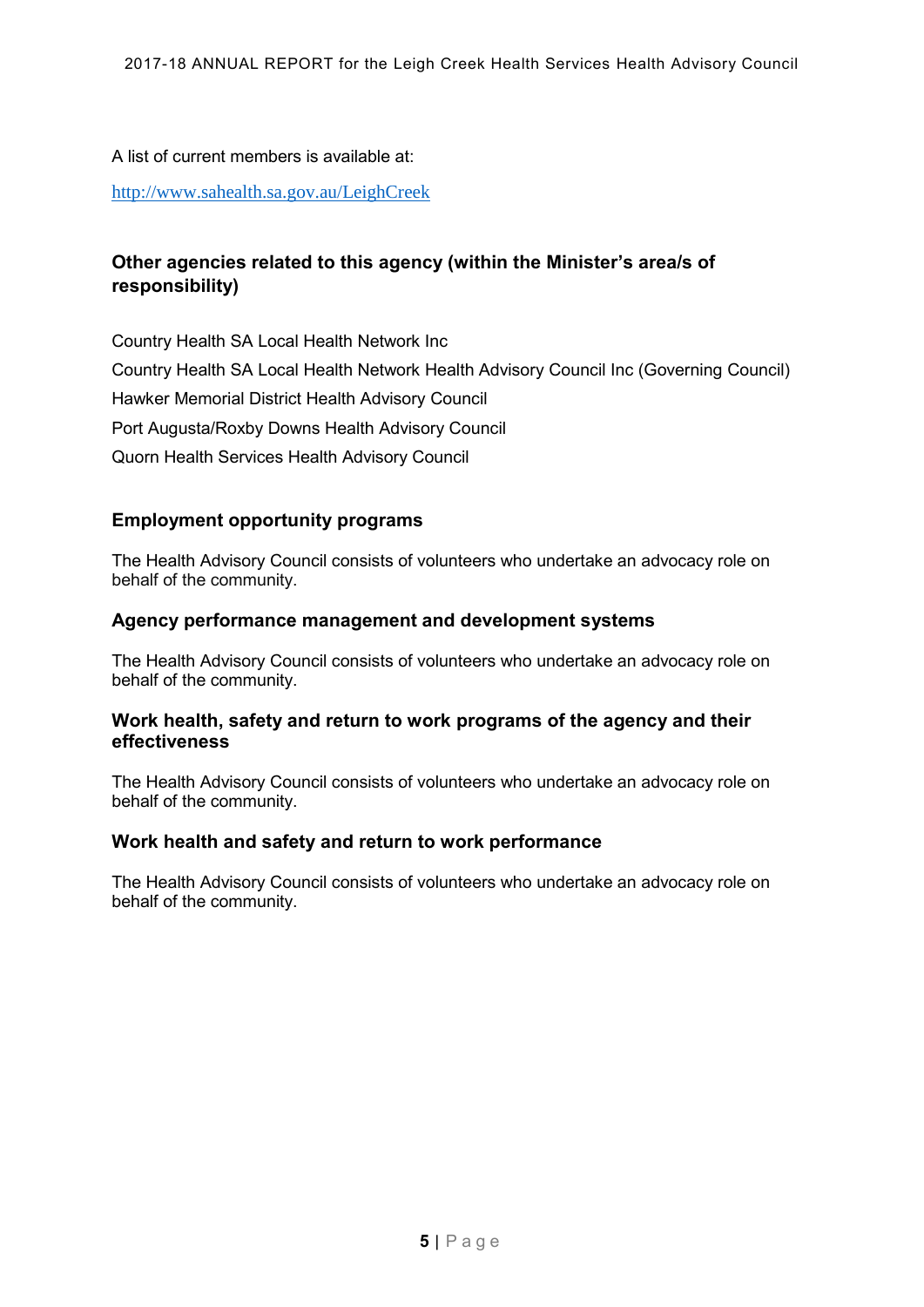#### <span id="page-5-0"></span>**Fraud detected in the agency**

| <b>Category/nature of fraud</b> | <b>Number of instances</b> |
|---------------------------------|----------------------------|
| Nil                             |                            |

#### <span id="page-5-1"></span>**Strategies implemented to control and prevent fraud**

Health Advisory Councils have specific functions and powers as defined in the *Health Care Act 2008* and the Constitution (for incorporated Health Advisory Councils or Rules (for non incorporated Health Advisory Councils), including actions that cannot be undertaken without the approval of the Minister.

Health Advisory Councils are instrumentalities of the Crown and subject to relevant Department of Treasury and Finance Treasurers Instructions.

The Constitutions / Rules identify the actions to be undertaken in the event of a conflict of interest. All declared conflicts of interest are reported to the Minister for Health through Country Health SA Local Health Network Inc.

Data for previous years is available at: *<https://data.sa.gov.au/data/dataset/country-health-sa-local-health-network>*

#### <span id="page-5-2"></span>**Whistle-blowers' disclosure**

Number of occasions on which public interest information has been disclosed to a responsible officer of the agency under the *Whistle-blowers' Protection Act 1993* 0

Data for previous years is available at: *<https://data.sa.gov.au/data/dataset/country-health-sa-local-health-network>*

#### <span id="page-5-3"></span>**Executive employment in the agency**

The Health Advisory Committee consists of volunteers who undertake an advocacy role on behalf of the community.

Data for previous years is available at: *<https://data.sa.gov.au/data/dataset/country-health-sa-local-health-network>*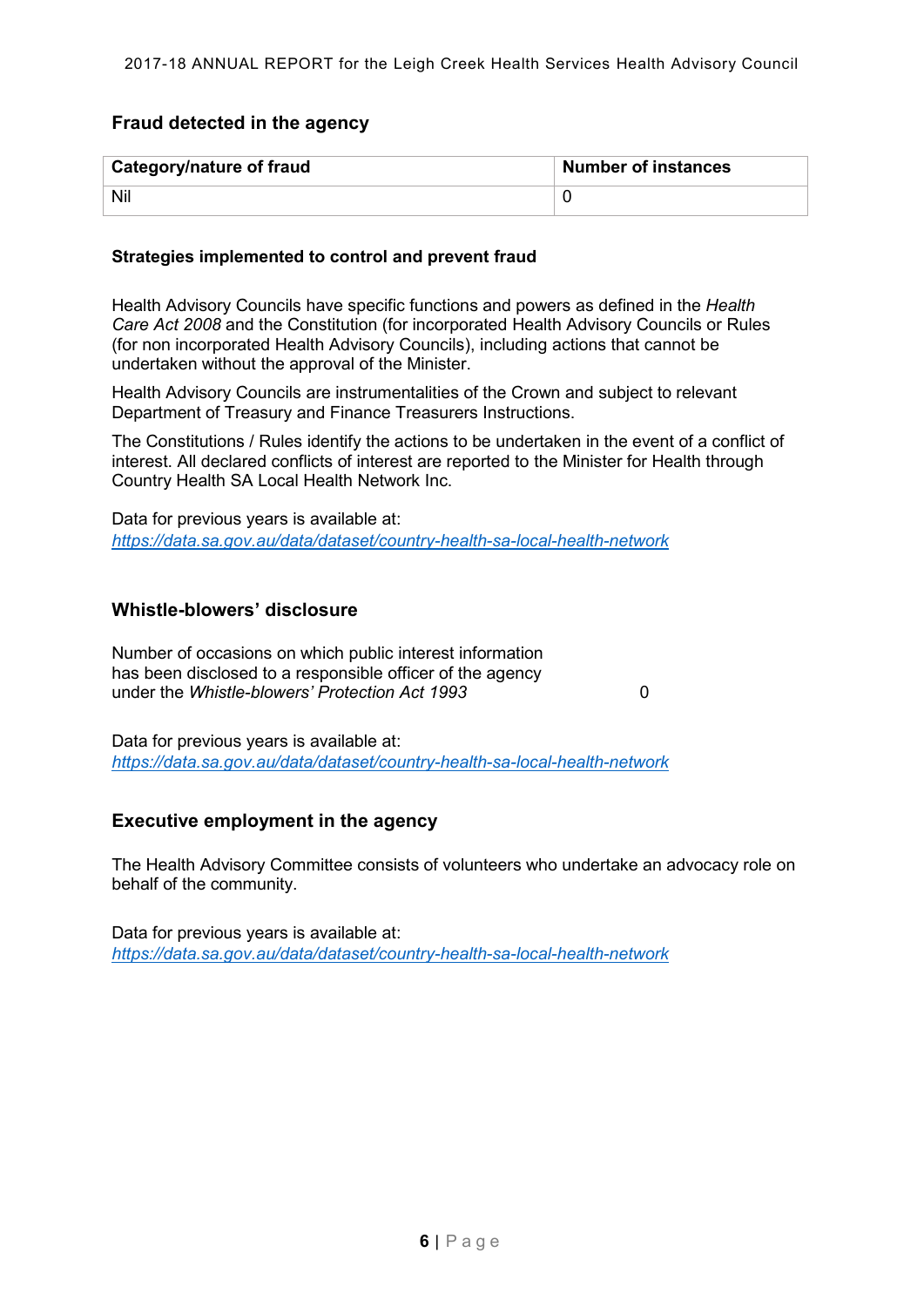### <span id="page-6-0"></span>**Consultants**

The following is a summary of external consultants that have been engaged by the agency, the nature of work undertaken and the total cost of the work undertaken.

| <b>Consultants</b>                | <b>Purpose</b> | <b>Value</b> |  |  |
|-----------------------------------|----------------|--------------|--|--|
| Consultancies below \$10,000 each |                |              |  |  |
| Nil                               |                |              |  |  |
| Consultancies above \$10,000 each |                |              |  |  |
| Nil                               |                |              |  |  |
| <b>Total all consultancies</b>    |                | \$0          |  |  |

Data for previous years is available at: *<https://data.sa.gov.au/data/dataset/country-health-sa-local-health-network>*

See also the Consolidated Financial Report of the Department of Treasury and Finance <http://treasury.sa.gov.au/>for total value of consultancy contracts across the SA Public Sector.

#### <span id="page-6-1"></span>**Contractors**

The following is a summary of external contractors that have been engaged by the agency, the nature of work undertaken and the total cost of the work undertaken.

| <b>Contractor</b> | Purpose | Value |
|-------------------|---------|-------|
| Nil               |         |       |

Data for the past year is available at: *[https://data.sa.gov.au/data/dataset/country-health-sa](https://data.sa.gov.au/data/dataset/country-health-sa-local-health-network)[local-health-network](https://data.sa.gov.au/data/dataset/country-health-sa-local-health-network)*

The details of all South Australian Government-awarded contracts for goods, services, and works are displayed on the SA Tenders and Contracts website [here.](https://www.tenders.sa.gov.au/tenders/contract/list.do?action=contract-view)

The website also provides details of Across government contracts [here.](https://www.tenders.sa.gov.au/tenders/contract/list.do?action=across-gov-contract-view)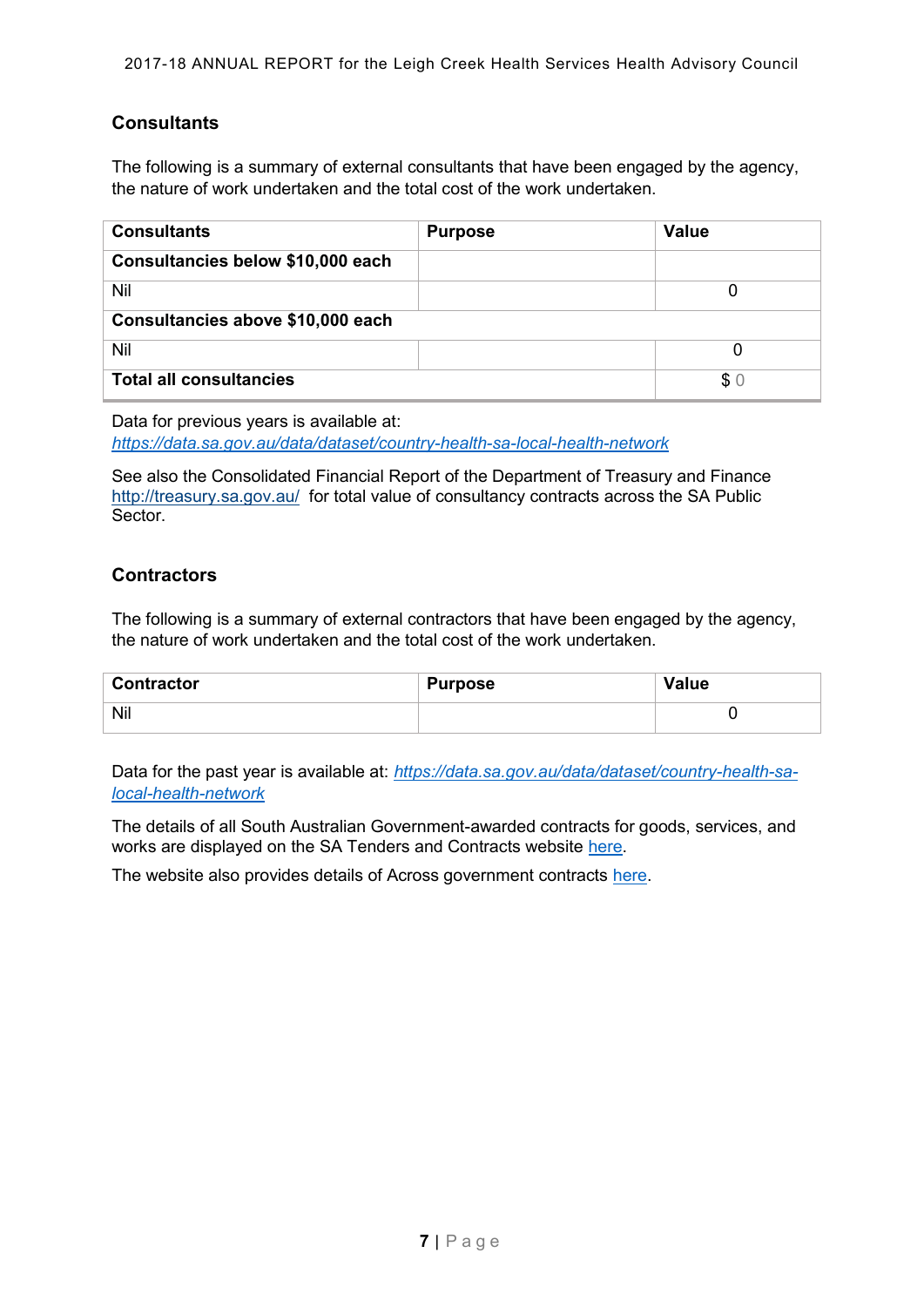2017-18 ANNUAL REPORT for the Leigh Creek Health Services Health Advisory Council

# <span id="page-7-0"></span>**Financial performance of the agency**

As the Health Advisory Council is unincorporated, its assets and liabilities are included in the financial reports of Country Health SA Local Health Network Health Advisory Council Inc.

#### **Other financial information**

Nil.

### <span id="page-7-1"></span>**Other information requested by the Minister(s) or other significant issues affecting the agency or reporting pertaining to independent functions**

Nil.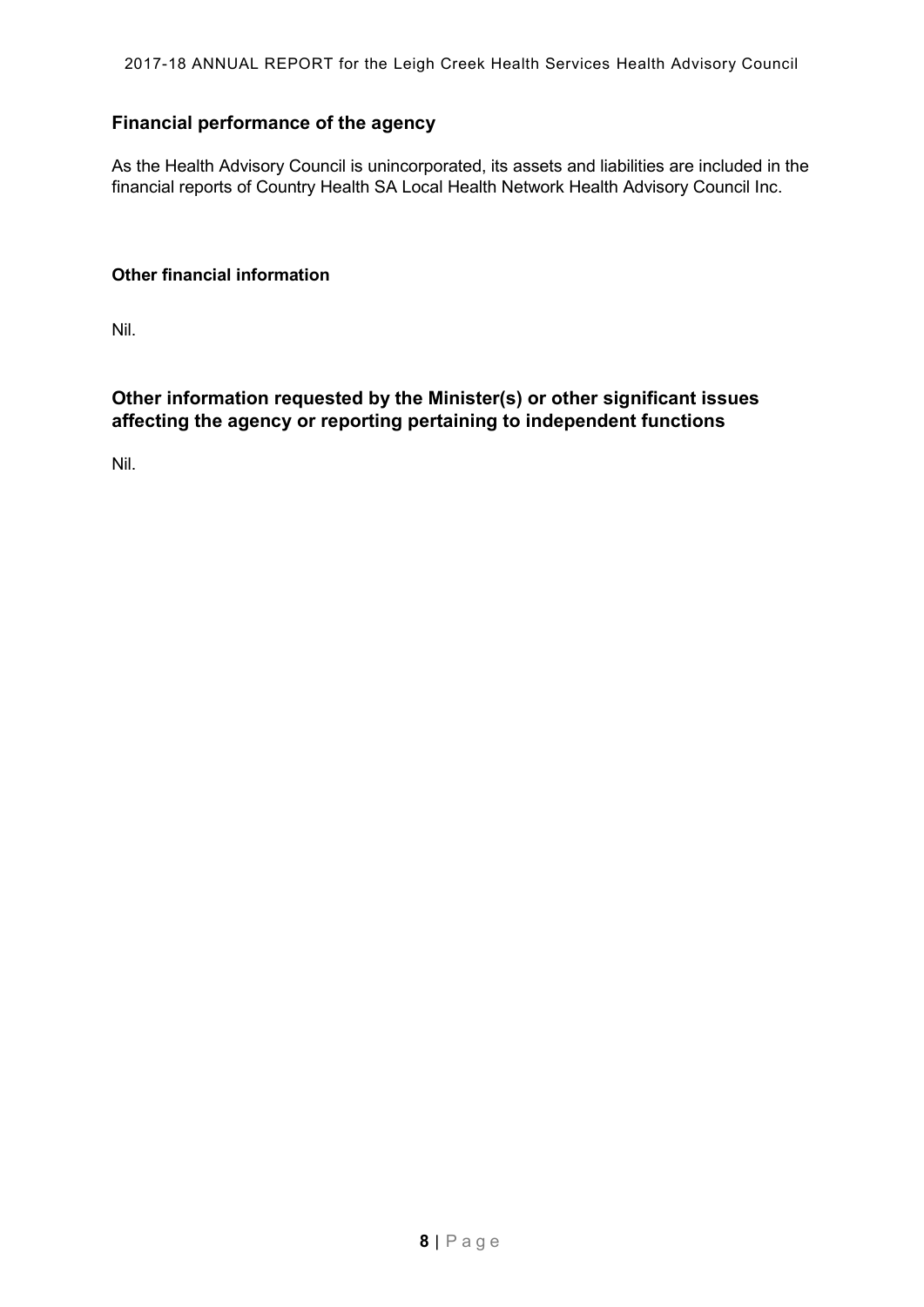# <span id="page-8-0"></span>**Section B: Reporting required under any other act or regulation**

#### <span id="page-8-1"></span>**Health Care Act 2008**

Part 4 Health Advisory Councils, Division 2 Functions and Powers, 18 Functions

 Firstly I would like to recognise the dedication and commitment that David Pinkerton had to the Leigh Creek Health Advisory Council and the community prior to his passing away earlier this year.

As a result of David's death a special meeting was held by the Health Advisory Council and I was selected to become the Presiding Member.

It is well known the change that has occurred over the past few years in Leigh Creek and these changes continue. The Clinic closed as a hospital in March 2017, and the model continues. A recent survey of consumers who use the clinic showed a very high satisfaction with the way the service is functioning.

The General Practitioner continues to visit once a week and the Pharmacy service continues. Reports I hear is that the Medical Practice is always very busy on consulting days, but that all that need to be seen, are being seen.

Concerns for the future of the service include the ongoing agreement with the General Practitioner for the visiting service and the related Pharmacy service. It is understood that the agreement is until the end of 2018, and although discussions have been held with the Royal Flying Doctor Service, no clear direction has yet to be announced.

The other concern is in regards to the ongoing Ambulance Service. Volunteers for SA Ambulance Service are difficult to recruit and although SA Ambulance Service do provide trained staff occasionally, it is spasmodic at best, with a reliance on one to two volunteers, plus support from clinic staff to maintain an ambulance service.

Actual Health Advisory Meetings are increasingly difficult to schedule, with membership decreasing as the population decreases. Discussion did occur regarding the ongoing future of the Health Advisory Council but it was decided to continue for the moment.

I would like to specifically thank the staff of the clinic, the nurses, the ancillary staff and Ashley Parkinson as the Director of Nursing, who continually keep the Health Advisory Council informed of happenings at the clinic and the future of the service as much as possible.

Joanne Cotter

### <span id="page-8-2"></span>**Reporting required under the** *Carers' Recognition Act* **2005**

Not Applicable.